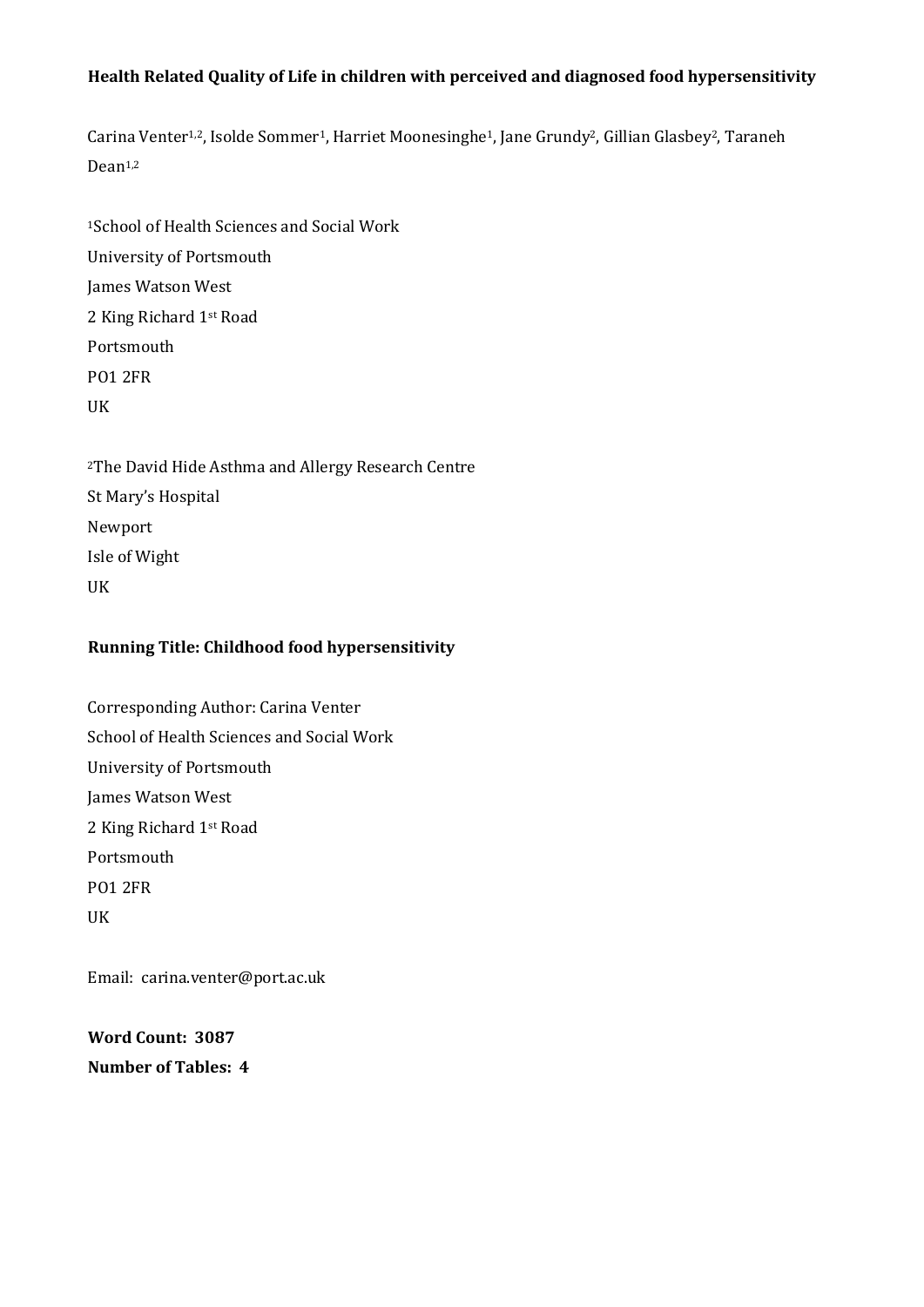Venter C, Sommer I, Moonesinghe H, Grundy J, Glasbey G, Dean T **Health Related Quality of Life in children with perceived and diagnosed food hypersensitivity** Pediatr Allergy Immunol

## **Abstract**

## **Background**

The few studies measuring health-related quality of life (HRQL) in food hypersensitivity (FHS) have found significantly reduced HRQL in patients and their families, particularly in the areas of family and social activities, emotional issues and family economy. One aspect that has not been studied is the effect of suspected FHS (food allergy/intolerance) vs. diagnosed FHS (based on a food challenge or a positive skin prick test (SPT) and good clinical history) on HRQL. Therefore the aim of this study was to investigate the HRQL in children with a proven diagnosis of FHS vs. those with reported FHS.

### **Methods**

We have utilised the 10 year old follow-up cohort of the Food Allergy and Intolerance Research (FAIR) study from the Isle of Wight and assessed the child's HRQL with the Food Allergy Quality of Life Questionnaire – Parent form (FAQLQ-PF) which measures HRQL using four domains: Food Anxiety, Emotional Impact, Social and Dietary Limitation.

#### **Results**

When comparing the two groups of children (proven FHS vs. perceived FHS) no difference in HRQL was found, although food anxiety showed a p-value of  $(p=0.062)$ . This was also the case when correcting for all confounding factors identified.

### **Conclusion**

We have found that having a clear diagnosis of FHS is not an independent predictor of HRQL. Future studies are required comparing two more similar groups. We also need to focus more on the effect of continuous input from the multi-disciplinary team on HRQL and which particular factors of FHS management affect HRQL.

**Key words:** food allergy, food hypersensitivity, food intolerance, health related quality of life, perceived food hypersensitivity, proven food hypersensitivity.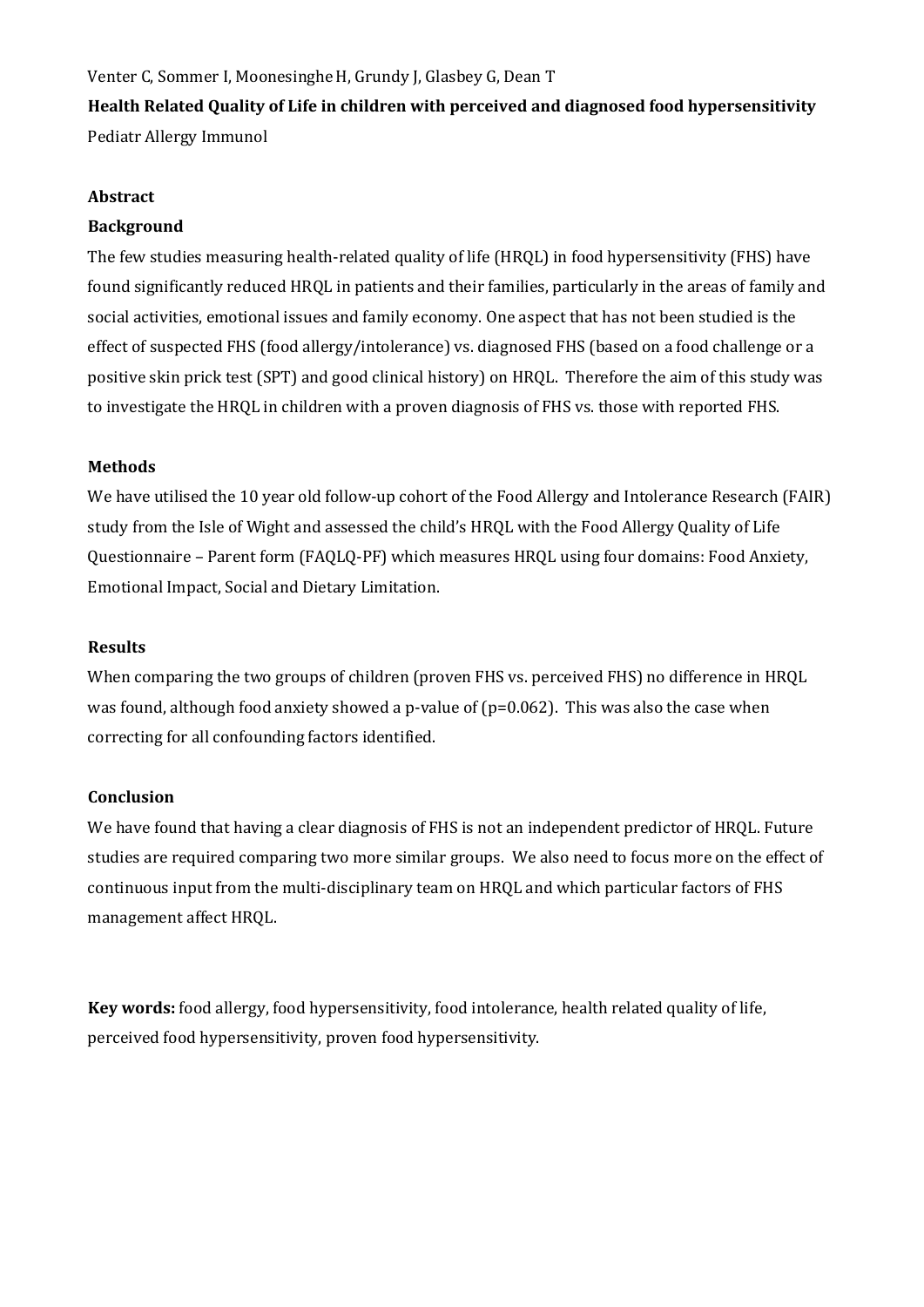# **Introduction**

The few studies measuring health-related quality of life HRQL<sup>(1)</sup> in food hypersensitivity (FHS) have found significantly reduced HRQL in patients and their families, particularly in the areas of family and social activities, emotional issues and family economy <sup>(2-5)</sup>. Improving HRQL of those affected by FHS is therefore an important aspect in the management of these individuals and their families.

A number of aspects in the diagnosis and management of FHS may affect HRQL. A diagnosis based on a food challenge improves HRQL, irrespective of the outcome <sup>(6)</sup>. A negative diagnosis may, however, affect HRQL more profoundly  $(7)$ . The mechanisms involved  $(8,9)$  in all presentations of FHS may also affect HRQL. For example it is difficult to compare the stress involved in dealing with a child with severe GI symptoms (10;11;12) and growth faltering (13;14) to that of having to deal with a child at risk of anaphylaxis (15) .

The only way of managing FHS at present is avoidance of the culprit food(s). Health care professionals (HCPs) dealing with FHS have moved away from "total" avoidance advice as some people may be able to tolerate small amounts of the allergenic foods (16). For the majority, however, having a FHS means strict avoidance and vigilance at all times <sup>(17)</sup>.

We have previously shown that food allergic adults felt that they could not enjoy food to the full, found it hard to find safe foods and always had to plan ahead <sup>(18)</sup>. In the same study we have also looked at a group of adults with perceived FHS ( food allergy/intolerance). Although similar to some extent, this group was different from the group with diagnosed food allergy as their food choices were strongly influenced by emotional factors or health awareness. Knibb and Semper (2013) measured anxiety and depression in parents to assess the impact of a suspected food allergy before and after a referral to an allergy clinic (in the same group of children), finding that 32.5% of parents suffered from mild to moderate anxiety, and 17.5% of parents reported mild to moderate depression. There was no significant reduction in anxiety and depression levels post clinic suggesting that a clear diagnosis of FHS for these children did not help reduce anxiety and depression for their parents. In addition, these authors also found that prior to confirmation of FHS, the majority of parents are removing foods from the child's diet, checking food labels and experiencing difficulties when eating away from the home; all of these factors have an impact on the lives of parents and their children suffering from FHS (19).

It is generally accepted in the medical field that HRQL in those with perceived food allergies is just as important as those with diagnosed food allergies <sup>(20)</sup>. However, an aspect that has not been studied is the effect of suspected FHS vs. diagnosed FHS (based on a food challenge or a positive skin prick test (SPT) and good clinical history) on HRQL in two different groups. Therefore the aim of this study was to investigate the HRQL in children with a proven diagnosis of FHS vs. those with reported FHS.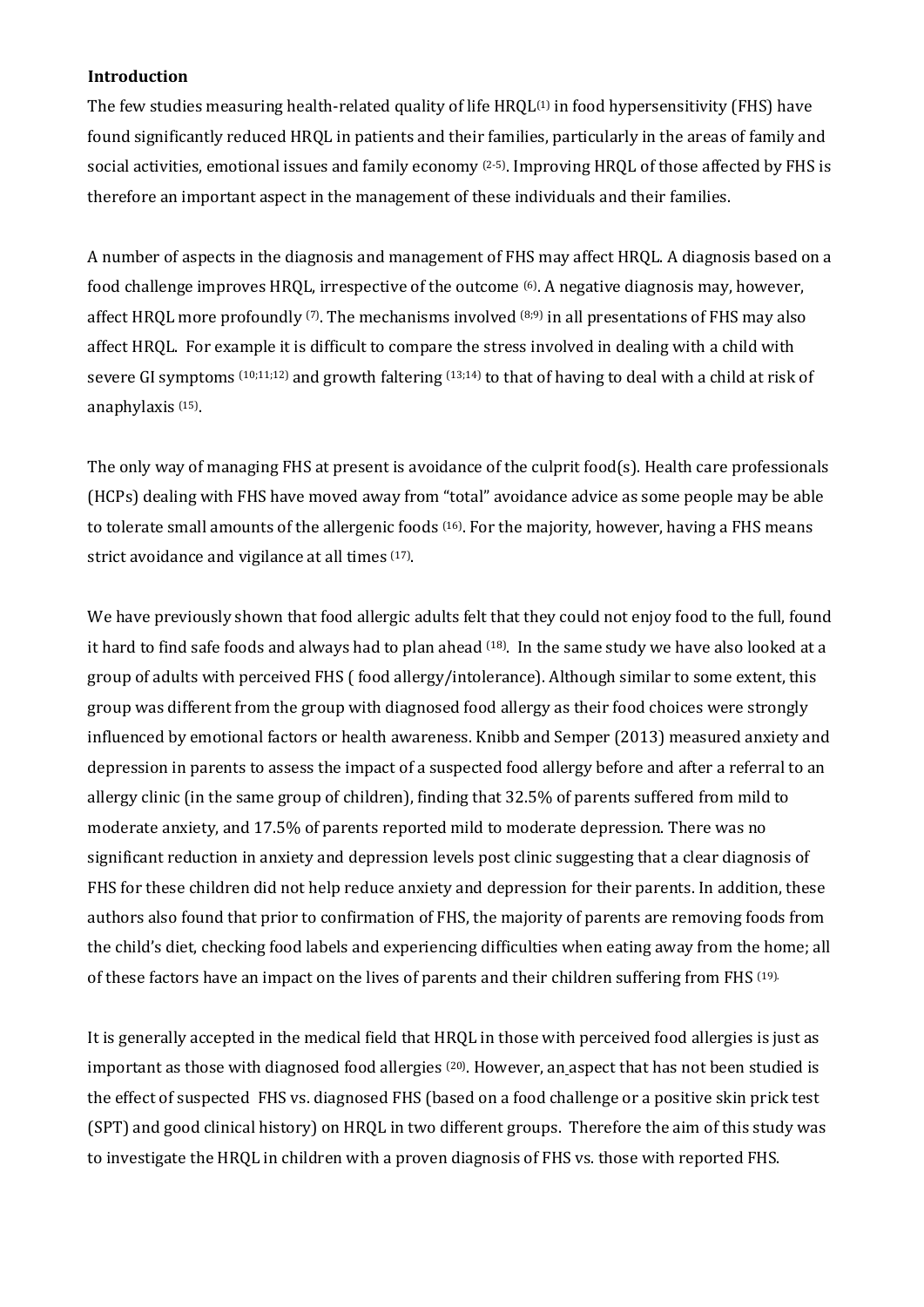## **Methods**

The Food Allergy and Intolerance Research (FAIR) study methodology has been described previously  $(21)$ . In short, pregnant women with an estimated delivery time between 1st September 2001 to 31st August 2002 were approached at antenatal clinics on the Isle of Wight. Information was obtained by means of a standardised questionnaire using the ISAAC questions <sup>(22)</sup>.

Children were skin prick tested at one, two, three and 10 years to a predefined panel of food allergens. Based on their given history and SPT results during the first ten years of life, the following children were invited for food challenges:

- Those with a positive SPT or specific IgE to a food that they had not knowingly eaten previously.
- Those who indicated a previous adverse reaction to foods regardless of their SPT result.

We asked parents to complete the HRQL questionnaire <sup>(23)</sup> at the 10 year follow-up if they reported the child to avoid any foods due to either a diagnosed or a perceived food allergy. This Food Allergy Quality of Life Questionnaire – Parent form (FAQLQ-PF) measures the child's HRQL, as perceived by the parent, using four domains: Food Anxiety, Emotional Impact, Social and Dietary Limitations. This questionnaire has been validated for use in the Europrevall study.

Children with *diagnosed FHS* were defined as: Any child that was diagnosed with a FHS based on the FAIR study criteria by the age of 3 years, who was still clinically allergic and who reported a problem to a food, as well as those children that were diagnosed with a FHS by the David Hide Asthma and Allergy Research Centre on the Isle of Wight prior to the 10 year follow-up.

Children with *perceived FHS* were defined as those children who were avoiding a food or foods due to perceived adverse reactions. These children did not have a previous diagnosis made by the FAIR study or the Allergy Centre on the Isle of Wight.

Ethics approval was obtained at each follow-up of the cohort by local research ethics committees (09/01 and 10/H0504/11).

### *Statistical Analyses*

Statistical analysis was carried out with IBM SPSS Statistics for Windows (version 21, Armonk, NY: IBM Corp.). Fisher's exact test was used to test for differences in sample characteristics between the perceived and diagnosed group. Mean scores of HRQL domains were compared between perceived and diagnosed children as well as binary epidemiological variables using two-sided independent t-tests. Post hoc power calculations showed the study to have 0.5 to 0.9 power to detect large effect sizes between the two groups. The twelve epidemiological variables tested were sex, education of mother (lower or further/higher), education of father (lower or further/higher), child with food allergy first born (yes or no), mother with hay fever, asthma, rash or food allergy (yes or no),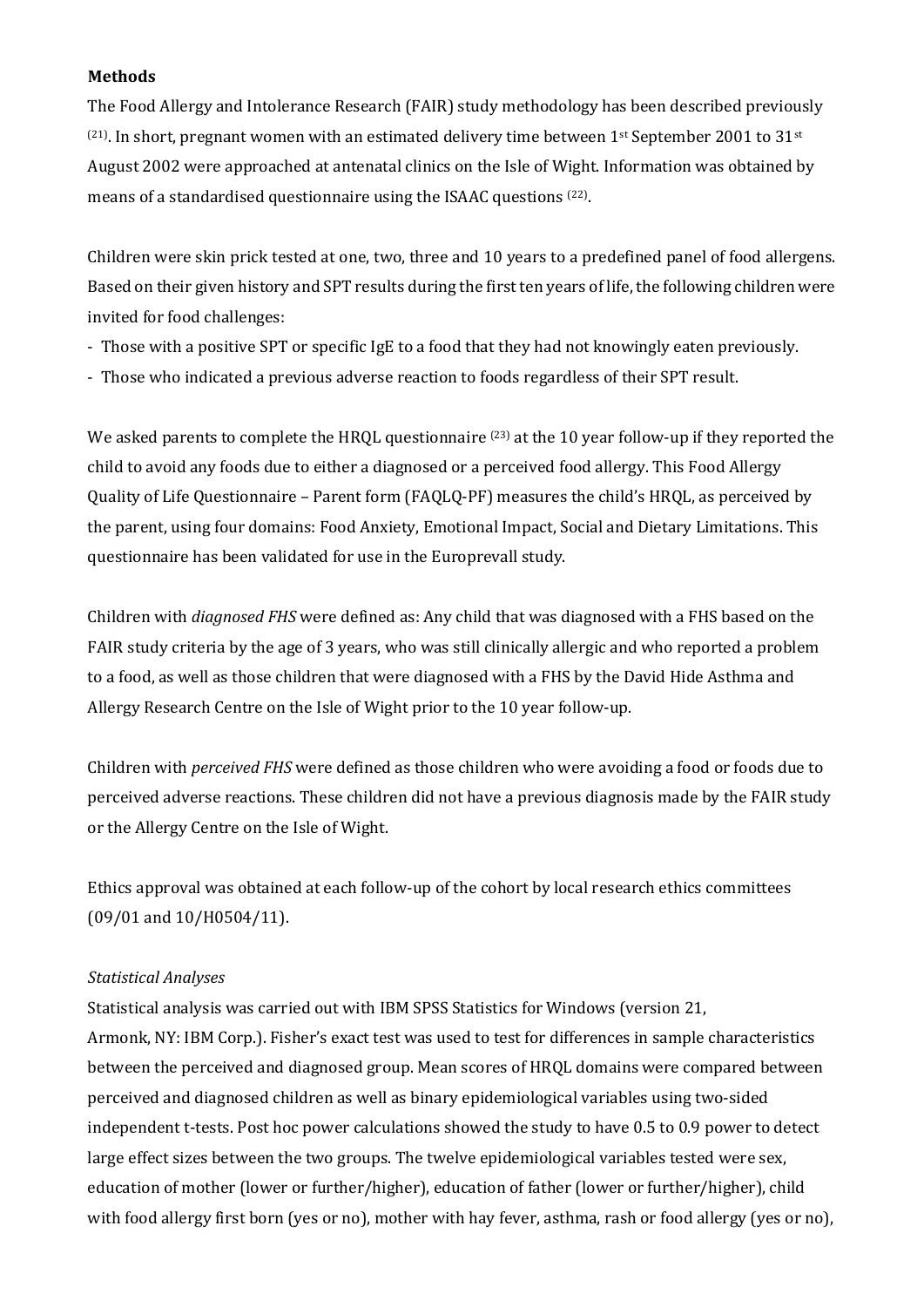number of involved allergens – parent report (0-2 or >2), IgE or non-IgE mediated food allergy, previous systemic reactions (yes or no), having seen a dietitian (yes or no), mother with food allergies (yes or no), siblings with food allergies (yes or no), nut allergy (yes or no). We ran multiple linear regression models with all variables with a p-value <0.05 in the analyses above together to adjust for the relationship between perceived vs. diagnosed FHS which was entered as a dummy variable, and HRQL which was entered as the dependent variable. The level of significance was set at 0.05 in all analyses.

#### **Results**

At the 10 - year follow-up, questionnaires were completed by 827 (85%) of the original cohort of 969 children. Only those who reported the child to have a diagnosed or perceived food allergy, were asked to complete the section on HRQL. Therefore, 41 families completed the FAQLQ-PF questionnaire as the child met the criteria of either diagnosed/proven (n=25) or perceived (n=16) FHS.

The majority of children (table 1) in the proven and perceived groups were girls. Maternal history of allergic disease as obtained at recruitment, was reported more often in the proven group (68% vs. 6.3%; p =0.000) but maternal history of food allergy was the same in both groups (20%). Level of maternal or paternal education was not different between the two groups. Twenty eight percent of mothers in the proven group had a higher education (college or university), compared to 6.3% of the mothers in the perceived group (p=1.00). Similarly for the fathers, 28% of the proven group had higher education and 18% of the perceived group (p=1.00). The majority of children in the proven group were first borns (64%) as opposed to 31.3% in the perceived group (p=0.06). In terms of the mechanisms involved, 64% in the proven group suffered from IgE mediated food allergy. In the perceived group 93.8% of children reported problems which could be either non-IgE mediated disease or food intolerances (p=0.00). All but one child in the proven group have seen a dietitian whereas none of the children in the perceived group have  $(p=0.00)$ . The foods involved in the proven group were in the following order: peanut, sesame, milk, egg, tree nuts and wheat. The foods involved in the perceived reactions were mainly milk, wheat, fruit and vegetables. The number of foods causing symptoms was similarly noted by the health care professionals and the parents in the perceived group. The discrepancy in the number of foods reported by the health care professionals and the parents in the proven group (e.g. 68% of HCPs mentioned 0-2 foods vs. 44% of parents) was due to counting nuts as 1=nuts, 2=peanut and tree nuts or 9= counting peanut and each tree nut. The two groups were similar in terms of those reporting a sibling with FHS (28.6% vs. 33.3%;  $p=1.00$ ), but the proven group reported significantly more children with a nut allergy (44% vs. 0%; p=0.003), history of systemic reactions (28% vs. 0%; p=0.031) and carrying emergency medicine (60% vs. 0%; p=0.00).

Looking at factors that could affect HRQL in both groups (table 2), parents where the mothers had a lower level of education reported a poorer mean overall HRQL (3.16 vs. 2.24; p=0.045) and higher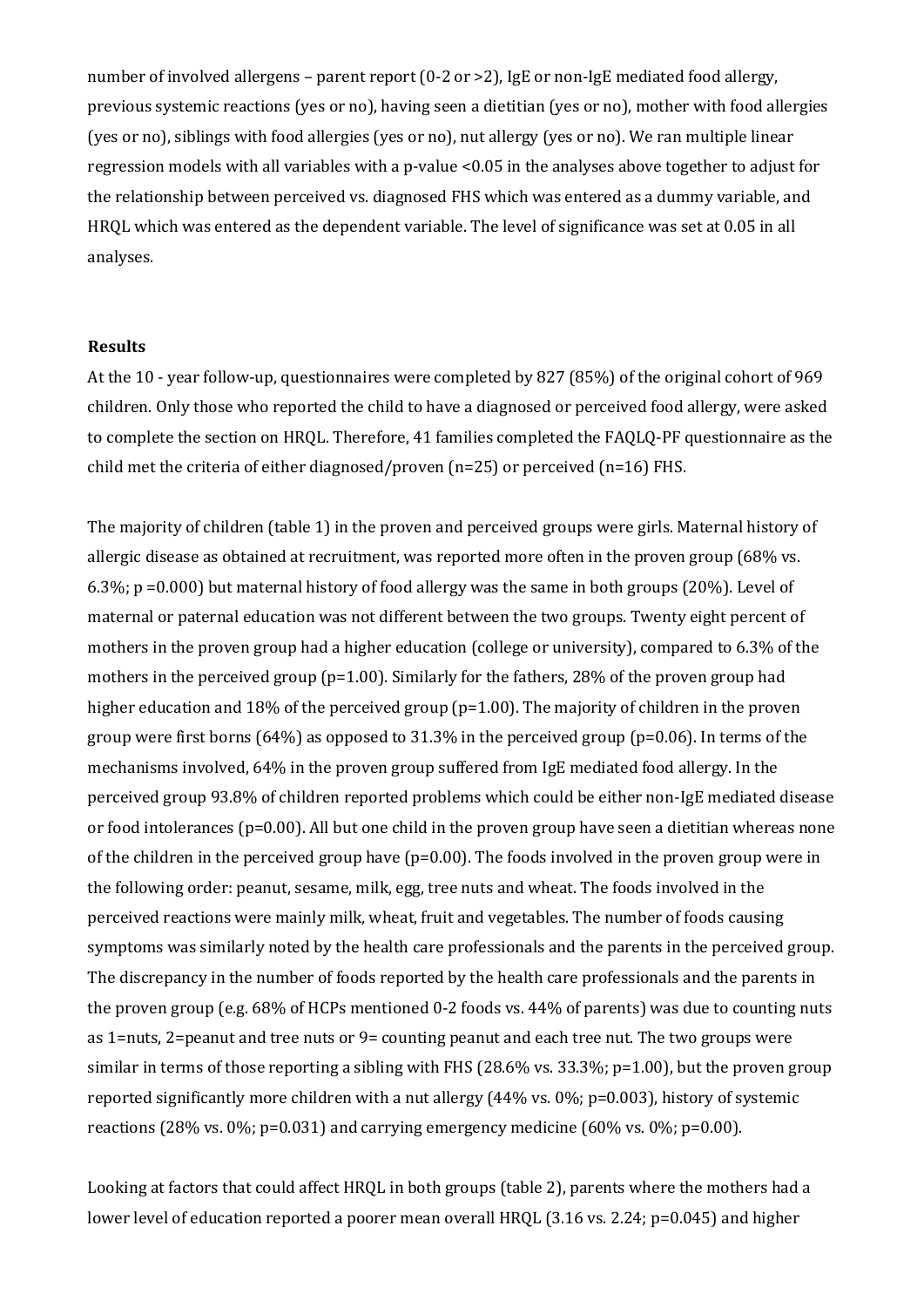mean levels of food anxiety than those where mothers were further or higher educated (3.31 vs. 2.17; p=0.014). On the other hand, children where the fathers reported a lower education level only had higher mean food anxiety levels than those where fathers were further or higher educated (3.23 vs. 2.21; p=0.034). Not surprisingly, those parents who reported the child avoided 0-2 foods reported a lower mean anxiety score than those who reported the child avoided more than 2 foods (2.07 vs. 3.34; p=0.005). This finding is not seen when the number of foods were reported by HCPs but this may be due to the confusion of regarding the number of foods involved in nut allergies as explained. As expected, however, those parents whose child had a history of systemic reactions significantly reported on average lower HRQL in all domains of the FAQLQ-PF (Global HRQL: 3.65 vs. 2.28, p=0.010; Emotional impact: 3.25 vs. 2.10,  $p = 0.017$ , Food anxiety: 3.82 vs. 2.27,  $p=0.006$  and Social and Dietary restrictions: 4.08 vs. 2.50, p=0.017). If the mother also suffered from food allergies, parents reported a poorer mean overall HRQL (3.83 vs. 2.19; p=0.002), higher mean levels of Emotional Impact (3.41 vs. 1.99; p=0.001) and Social and Dietary Restrictions (4.60 vs. 2.30; p=0.000) but not food anxiety, (3.38 vs. 2.30; p=0.056). Having a child with nut allergies significantly raised mean food anxiety levels according to the parents compared to those without (3.36 vs. 2.20, p = 0.02).

When comparing parental reported HRQL in children with proven and with perceived FHS (table 3) no difference in all HRQL domains was found, although food anxiety came close to significance (p=0.062). The results were confirmed by multiple regression analysis showing that proven vs. perceived FHS did not significantly predict HRQL when correcting for all confounding factors previously identified (table 4).

#### **Discussion**

HRQL is an important factor to take into account in the management of those with FHS. We compared the HRQL of ten-year-old children who had a previous diagnosis of FHS vs. those that were avoiding a food due to perceived symptoms but no formal diagnosis. We have found that in both these groups, those families where the mothers had a lower education (schooling up to 16 years of age), a maternal reported history of food allergy or the child had a history of systemic reactions, had a poorer mean overall HRQL. The emotional impact domain was affected by a maternal history of food allergies and a history of systemic reactions. Food anxiety was influenced by lower maternal and paternal education, a history of systemic reactions, number of foods reported and a nut allergy. The final domain, Social and Dietary Limitations, was affected by a maternal history of food allergy and a history of previous systemic reactions. In summary, the two main factors affecting HRQL in the child were maternal history of food allergy affecting 3 domains and a history of systemic reactions, affecting all four domains.

Using basic descriptive statistics, the two groups significantly differed in terms of a maternal history of allergy, IgE vs. non-IgE mediated allergy, seen a dietitian in the past, suffering from a nut allergy, previous systemic reactions or carry emergency medicine. However, proven vs. perceived FHS did not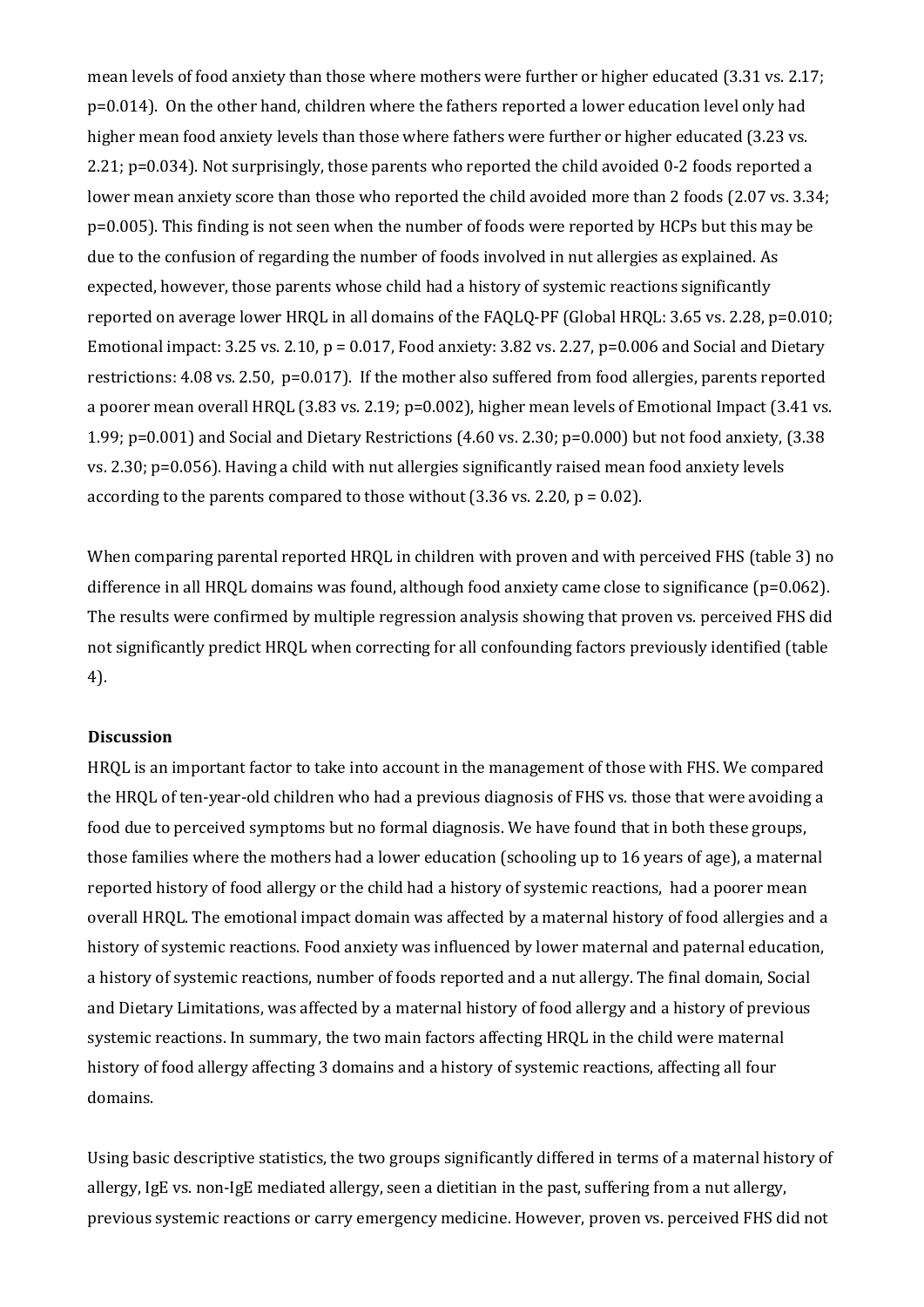significantly predict HRQL when correcting for confounding factors. In addition, our mean values for HRQL in the proven and perceived group was similar to those reported by van der Velde et al. <sup>(24)</sup>, indicating that our group of patients are representative of an allergic population (8-12 years).

The role of having a clear diagnosis on the HRQL of those suffering with FHS have previously been reported by Zilstra et al.<sup>(6)</sup> and Van der Velde et al<sup>(7)</sup>. These two studies looked at a change in HRQL before and after a food challenge in the same group of participants. Our study differs from these in that we have looked at two different groups of children: one group with a diagnosis and one group with perceived symptoms only. We are therefore the first study to our knowledge looking at HRQL in two different groups and how they compare.

We were aware that certain factors may be confounders and affect the study outcomes and we have corrected for these. There were differences in both global score and food anxiety score between parents of lower and higher maternal education level. Food anxiety scores were also higher when parents reported a lower paternal education level than those of higher level. This may reflect to some extent the parental food anxiety of not fully understanding the FHS and how to manage these. The parent's experience of heightened anxiety could lead to unhelpful responses to perceived risk such as modelling avoidance or reinforcement of the child's anxious behaviour, increasing the risk of the child developing anxiety (25) .

A maternal history of allergic disease at recruitment, or a sibling with FHS did not affect the HRQL score, but a maternal history of food allergies at 10 years did. Wassenberg et al.<sup>(26)</sup> showed that children of an allergic mother, or allergic siblings had a worse quality of life than those without. It is difficult to explain these differences but it may be that a maternal history of food allergy is a more important factor in the child's HRQL than just a history of all allergic disease such as eczema, asthma and hay fever. Wassenberg et al. <sup>(26)</sup> only reports about the "atopic mother" and it is unclear how many of these mothers actually had a history of food allergies vs. other allergic manifestations.

Interestingly, HRQL scores did not differ between families where the child had seen a dietitian and those who had not. None of the children in the perceived group were seen by a dietitian previously. As the role of the dietitian is so crucial in providing information and support to families as reported by us (27) , one does question if this might have had an effect on comparing the two groups. There are two ways of interpreting this data: having seen a dietitian might have improved the HRQL in those with diagnosed food allergies in order to be similar to the perceived group or that if those with perceived food allergies did see a dietitian, their HRQL might have been greater than the diagnosed group.

Families where children avoided more than two foods had a higher food anxiety score than those of children avoiding 1-2 foods. This supports a previous study by Wassenberg et al. (26) . An interesting finding was that those with IgE mediated food allergies did not differ to those with non-IgE mediated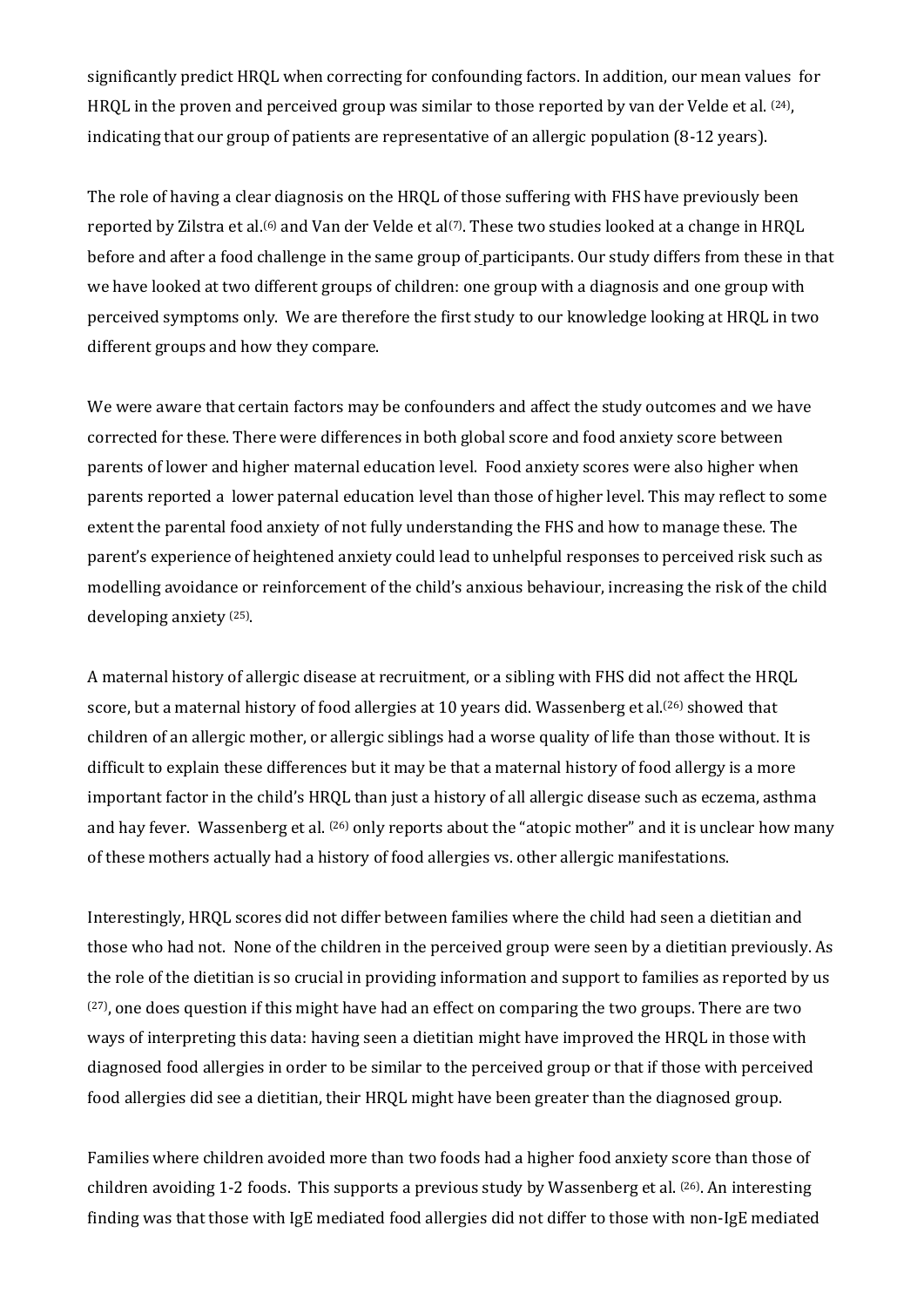reactions. This is probably due to the fact that the current HRQL scores are focused on IgE mediated food allergies and do not provide questions covering issues such as constant itching, sleepless nights, food refusal, faltering growth, hypovolemic shock and the difficulties of avoiding foods outside of the known food allergen list <sup>(28)</sup>.

An expected finding was that the HRQL in all four domains of families where the child had a history of systemic reactions differed to those where the child never experienced a systemic reaction. Similarly it was not surprising that families of children with nut allergies had higher food anxiety levels than those of children with other food allergies. Dunngalvin et al. <sup>(29)</sup> has previously reported that the main fear parents of children with food allergy have is the death of their child and that peanut allergy particularly drives maternal fear. Although our questionnaire was completed by parents to reflect the child's quality of life, this may be true for children as well (26;30) .

In this sample there were no differences between the two groups with proven or perceived FHS. One limitation of the study is that all but one in the proven group had had continuous support from an allergy dietitian and none in the perceived group. The FAQLQ-PF is developed primarily with IgE mediated allergies in mind. However, in the absence of a validated tool to measure non-IgE mediated allergies or food intolerances specifically, it was used in this study. Future research should measure the validity of using this tool with non-IgE mediated allergies and perhaps the development of a specific tool to measure quality of life for this type of allergy as well as food intolerances.

Another limitation as reported by van der Velde et al.<sup>(24)</sup> is that parents report significantly less impact of food allergy on the child's HRQL than children themselves, although this may not always be the case (31) . This may indicate that in some cases parents tend to underestimate their child's HRQL impairment.

The strength of the study is that this is the first time that two different groups of children with perceived vs. proven FHS were compared. In future two such groups with more similarities should be compared.

In conclusion, we have found that having a clear diagnosis of FHS is not an independent predictor of HRQL, but that HRQL in families can be influenced by maternal history of food allergies, maternal education level and a history of systemic reactions. Future studies are required comparing two more similar groups with particular reference to the mechanisms (IgE vs. non-IgE mediated) triggering the adverse reactions. Validated questionnaires for non-IgE mediated food allergies and food intolerances are needed. We also need to focus more on the effect of continuous input and support from an allergy specialist dietitian and other members of the multi-disciplinary team on HRQL.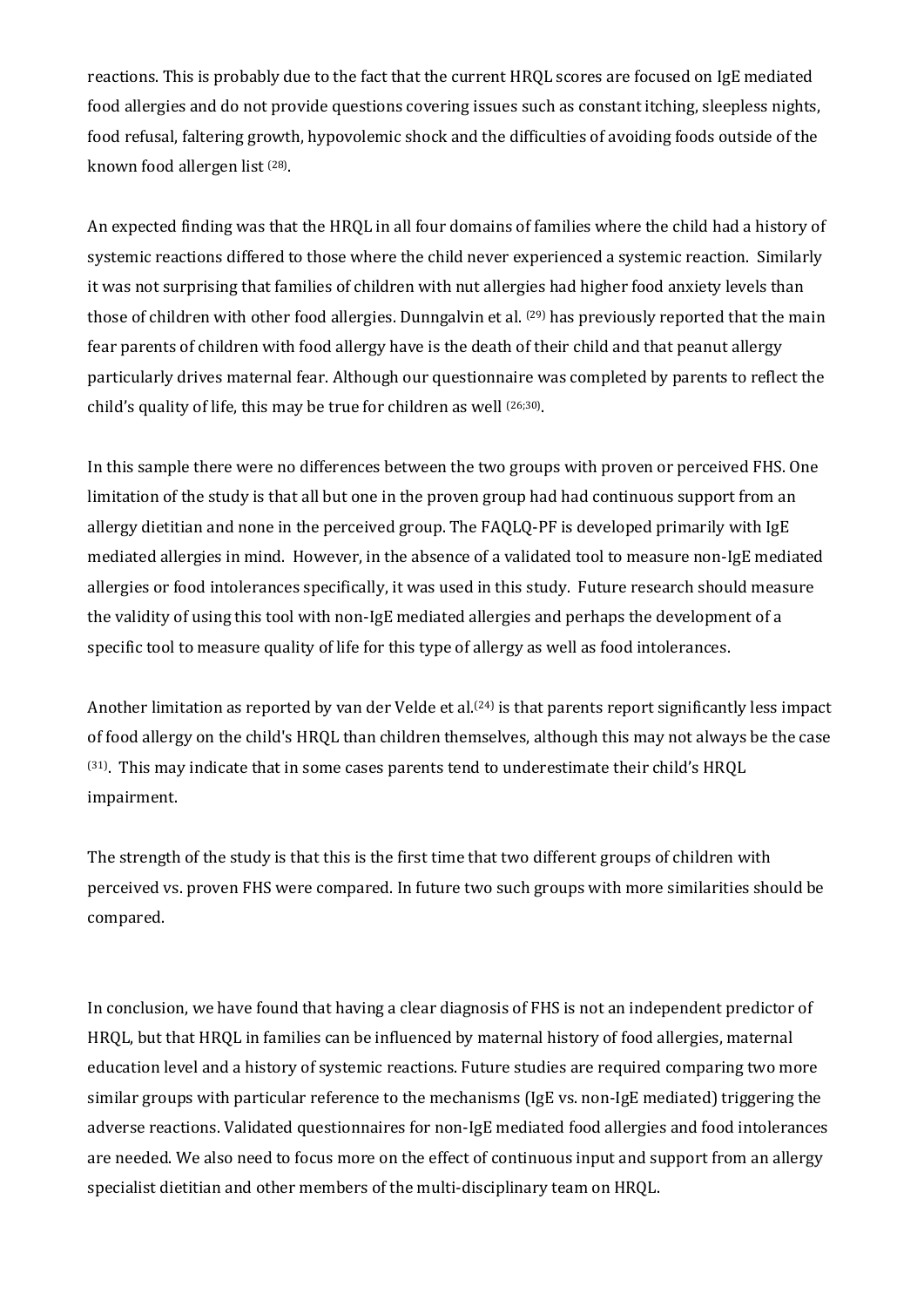#### References

- (1) De blok BM, Vlieg-Boerstra BJ, Oude Elberink JN, Duiverman EJ, DunnGalvin A, Hourihane J et al. A framework for measuring the social impact of food allergy across Europe: a EuroPrevall state of the art paper. Allergy 2007; 62(7):733-7.
- (2) Avery NJ, King RM, Knight S, Hourihane J. Assessment of quality of life in children with peanut allergy. Pediatr Allergy Immunol 2003; 14(5):378-82.
- (3) Bollinger ME, Dahlquist LM, Mudd K, Sonntag C, Dillinger L, McKenna K. The impact of food allergy on the daily activities of children and their families. Ann Allergy 2006; 96(3):415-21.
- (4) Marklund B, Wilde-Larsson B, Ahlstedt S, Nordstrom G. Adolescents' experiences of being foodhypersensitive: a qualitative study. BMC Nursing 2007; 6(1):8.
- (5) Mackenzie H, Dean T. Quality of life in children and teenagers with food hypersensitivity. Expert Rev Pharmacoecon Outcomes Res 2010; 10(4):397-406.
- (6) Zijlstra WT, Flinterman AE, Soeters L, Knulst AC, Sinnema G, L'hoir MP et al. Parental anxiety before and after food challenges in children with suspected peanut and hazelnut allergy. Pediatr Allergy Immunol 2009.
- (7) van der Velde JL, Flokstra-de Blok BM, de GH, Oude-Elberink JN, Kerkhof M, Duiverman EJ et al. Food allergy-related quality of life after double-blind, placebo-controlled food challenges in adults, adolescents, and children. J Allergy Clin Immunol 2012; 130(5):1136-43.
- (8) Venter C, Meyer R. Session 1: Allergic disease: The challenges of managing food hypersensitivity. Proc Nutr Soc 2010; 69(1):11-24.
- (9) Johansson SG, Bieber T, Dahl R, Friedmann PS, Lanier BQ, Lockey RF et al. Revised nomenclature for allergy for global use: Report of the Nomenclature Review Committee of the World Allergy Organization, October 2003. J Allergy Clin Immunol 2004; 113(5):832-6.
- (10) Schultz F, Westcott-Chavez A. Food protein-induced enterocolitis syndrome from the parent perspective. Curr Opin Allergy Clin Immunol 2014; 14(3):263-7.
- (11) Youssef NN, Murphy TG, Langseder AL, Rosh JR. Quality of life for children with functional abdominal pain: a comparison study of patients' and parents' perceptions. Pediatrics 2006; 117(1):54-9.
- (12) Franciosi JP, Hommel KA, DeBrosse CW, Greenberg AB, Greenler AJ, Abonia JP et al. Quality of life in paediatric eosinophilic oesophagitis: what is important to patients? Child Care Health Dev 2012; 38(4):477-83.
- (13) National Institute for Health and Clinical Excellence. NICE. Diagnosis and assessment of food allergy in children and young people in primary care and community settings . 2011. www.nice.org.uk/CG116 . 2011.
- (14) Meyer R, De Koker C, Dziubak R, Venter C, Dominguez-Ortega G, Cutts R et al. Malnutrition in children with food allergies in the UK. J Hum Nutr Diet 2014; 27: 227-35.
- (15) Vally H, Misso NL, Madan V. Clinical effects of sulphite additives. Clin Exp Allergy 2009; 39(11):1643-51.
- (16) Lemon-Mule H, Sampson HA, Sicherer SH, Shreffler WG, Noone S, Nowak-Wegrzyn A. Immunologic changes in children with egg allergy ingesting extensively heated egg. J Allergy Clin Immunol 2008; 122(5):977-83.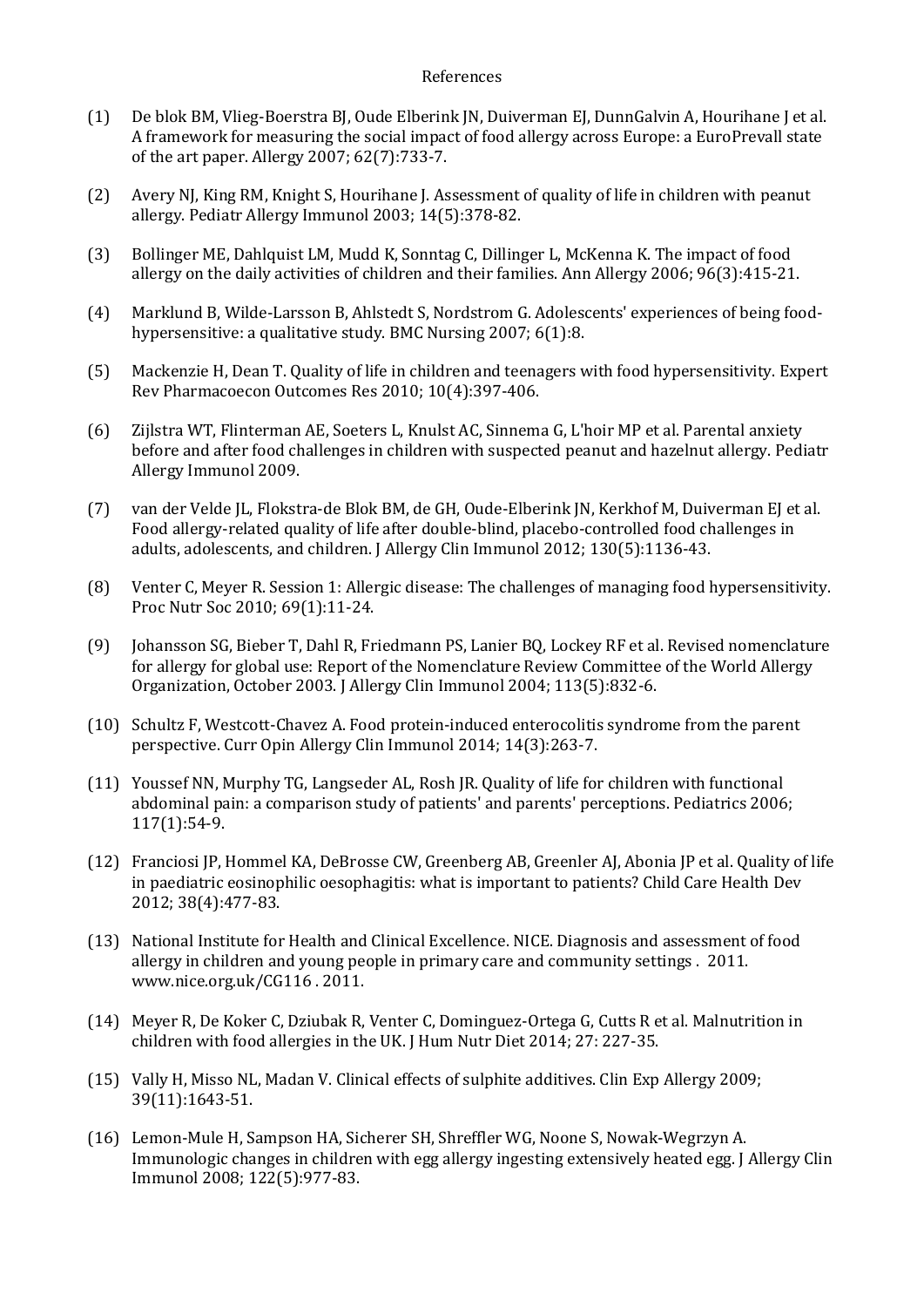- (17) Abdurrahman ZB, Kastner M, Wurman C, Harada L, Bantock L, Cruickshank H et al. Experiencing a first food allergic reaction: a survey of parent and caregiver perspectives. Allergy Asthma Clin Immunol 2013; 9(1):18.
- (18) Sommer I, Mackenzie H, Venter C, Dean T. Factors influencing food choices of food-allergic consumers: findings from focus groups. Allergy 2012; 67(10):1319-22.
- (19) [Knibb RC1](http://www.ncbi.nlm.nih.gov/pubmed?term=Knibb%20RC%5BAuthor%5D&cauthor=true&cauthor_uid=24329879)[, Semper H](http://www.ncbi.nlm.nih.gov/pubmed?term=Semper%20H%5BAuthor%5D&cauthor=true&cauthor_uid=24329879) Impact of suspected food allergy on emotional distress and family life of parents prior to allergy diagnosis. Pediatr Allergy Immunol. 2013 Dec;24(8):798-803.
- (20) Greenhawt M. Food Allergy Quality of Life. Ann Allergy Asthma Immunol. 2014 Nov;113(5):506- 512.
- (21) Venter C, Pereira B, Voigt K, Grundy J, Clayton CB, Higgins B et al. Prevalence and cumulative incidence of food hypersensitivity in the first 3 years of life. Allergy 2008; 63(3):354-9.
- (22) von Mutius E. Epidemiology of asthma: ISAAC--International Study of Asthma and Allergies in Childhood. Pediatr Allergy Immunol 1996; 7(9 Suppl):54-6.
- (23) DunnGalvin A, Cullinane C, Daly DA, Flokstra-de Blok BM, Dubois AE, Hourihane JO. Longitudinal validity and responsiveness of the Food Allergy Quality of Life Questionnaire - Parent Form in children 0-12 years following positive and negative food challenges. Clin Exp Allergy 2010; 40(3):476-85.
- (24) van der Velde JL, Flokstra-de Blok BM, DunnGalvin A, Hourihane JO, Duiverman EJ, Dubois AE. Parents report better health-related quality of life for their food-allergic children than children themselves. Clin Exp Allergy 2011; 41(10):1431-9.
- (25) Lebovidge JS, Strauch H, Kalish LA, Schneider LC. Assessment of psychological distress among children and adolescents with food allergy. J Allergy Clin Immunol 2009; 124(6):1282-8.
- (26) Wassenberg J, Cochard MM, DunnGalvin A, Ballabeni P, Flokstra-de Blok BM, Newman CJ et al. Parent perceived quality of life is age-dependent in children with food allergy. Pediatr Allergy Immunol 2012; 23(5):412-9.
- (27) Mackenzie H, Grundy J, Glasbey G, Dean T, Venter C. Information and support from a dietary consultation for mothers of children with food allergies. Ann Allergy Asthma Immunol 2015; 114: 23-9
- (28) Venter C, Groetch M. Nutritional management of food protein-induced enterocolitis syndrome. Curr Opin Allergy Clin Immunol 2014; 14: 255-62
- (29) DunnGalvin A, Gaffney A, Hourihane JO. Developmental pathways in food allergy: a new theoretical framework. Allergy 2009; 64(4):560-8.
- (30) Herbert LJ, Dahlquist LM. Perceived history of anaphylaxis and parental overprotection, autonomy, anxiety, and depression in food allergic young adults. J Clin Psychol Med Settings 2008; 15(4):261-9.
- (31) King, R., Knibb, R.C. & Hourihane, J. O'B. (2009). Impact of peanut allergy on quality of life, stress and anxiety in the family. Allergy, 64, 461-468.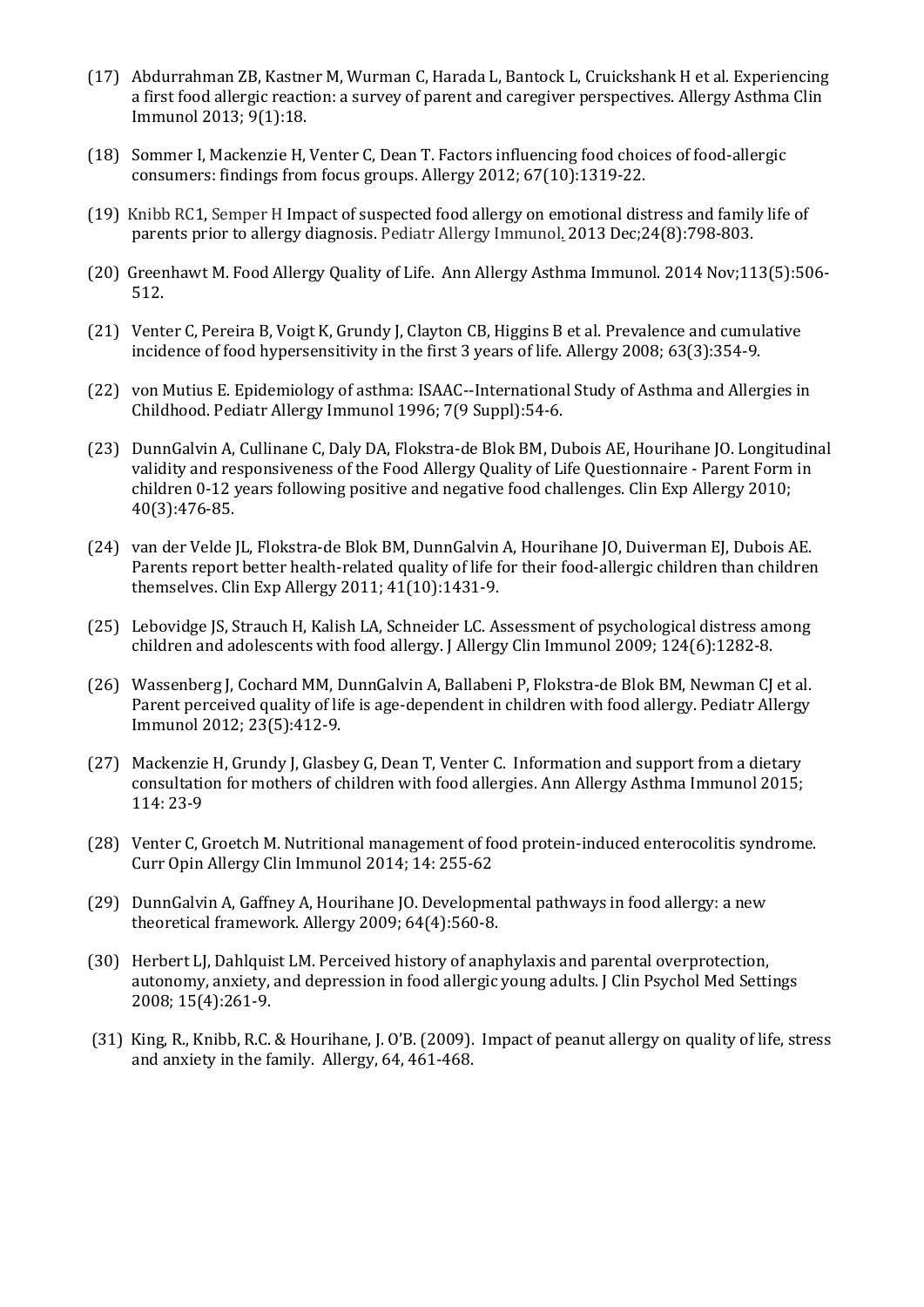**Table 1: Characteristics of those with proven or perceived FHS (n=41)**

| $N(\%)$<br>$N(\%)$<br>exact)<br>15:10<br>10:6<br>Girls: Boys<br>Maternal history of<br>17(68)<br>1(6.3)<br>$P = 0.00$<br>allergic<br>disease*(recruitment)<br>Maternal history of food<br>5(20)<br>$3/15$ (20)**<br>$P=1.00$<br>allergies at 10 year follow-<br>up<br>Maternal education<br>$P=1.00$<br>(recruitment)<br>- School<br>7(28)<br>5(31.2)<br>- Further<br>11(44)<br>9(56.2)<br>7(28)<br>- Higher<br>1(6.3)<br>- Missing<br>1(6.3)<br>$\boldsymbol{0}$<br>Paternal education<br>$P=1.00$<br>(recruitment)<br>- School<br>7(28)<br>5(31.2)<br>- Further<br>10(40)<br>6(37.5)<br>3(18.8)<br>-Higher<br>7(28)<br>- Don't Know<br>1(4)<br>2(12.5)<br>First born<br>$\overline{5}$ (31.3)<br>$P=0.06$<br>16(64)<br>Ige: Non-IgE<br>$P = 0.00$<br>$-IgE$<br>16(64)<br>$\overline{0}$<br>- Non-IgE /intolerance<br>6(24)<br>15 (93.8)<br>- Both<br>3(12)<br>1(6.2)<br>$P = 0.00$<br>Seen a dietitian in past<br>24 (96)<br>$\theta$<br>Number of foods involved<br>Not applicable<br>- reported by a HCP<br>1-2 foods<br>17(68)<br>16 (100)<br>3-6 foods<br>1(4)<br>$\overline{0}$<br>7-10 foods<br>6(24)<br>$\boldsymbol{0}$<br>$>10$ foods<br>1(4)<br>$\overline{0}$<br>Number of foods involved<br>Not applicable<br>- reported by parents (used<br>for further analysis)<br>$0-2$ foods<br>11(44)<br>15(93.8)<br>3-6 foods<br>1(4)<br>$\overline{0}$<br>$7-10$ foods<br>12(48)<br>1<br>$>10$ foods<br>0(6.2)<br>1(4)<br>Sibling with FHS at 10<br>6/21(28.6)<br>$P=1.00$<br>5/15(33.3)<br>year follow-up<br>Suffering from a nut<br>11(44)<br>$\boldsymbol{0}$<br>$P = 0.003$ | able 1. Characteristics of those with proven or perceived 1 HD $(n-1)$ | Diagnosed $(n=25)$ | Perceived $(n=16)$ | p-value (Fisher's |
|---------------------------------------------------------------------------------------------------------------------------------------------------------------------------------------------------------------------------------------------------------------------------------------------------------------------------------------------------------------------------------------------------------------------------------------------------------------------------------------------------------------------------------------------------------------------------------------------------------------------------------------------------------------------------------------------------------------------------------------------------------------------------------------------------------------------------------------------------------------------------------------------------------------------------------------------------------------------------------------------------------------------------------------------------------------------------------------------------------------------------------------------------------------------------------------------------------------------------------------------------------------------------------------------------------------------------------------------------------------------------------------------------------------------------------------------------------------------------------------------------------------------------------------------------------------------------------------|------------------------------------------------------------------------|--------------------|--------------------|-------------------|
|                                                                                                                                                                                                                                                                                                                                                                                                                                                                                                                                                                                                                                                                                                                                                                                                                                                                                                                                                                                                                                                                                                                                                                                                                                                                                                                                                                                                                                                                                                                                                                                       |                                                                        |                    |                    |                   |
|                                                                                                                                                                                                                                                                                                                                                                                                                                                                                                                                                                                                                                                                                                                                                                                                                                                                                                                                                                                                                                                                                                                                                                                                                                                                                                                                                                                                                                                                                                                                                                                       |                                                                        |                    |                    |                   |
|                                                                                                                                                                                                                                                                                                                                                                                                                                                                                                                                                                                                                                                                                                                                                                                                                                                                                                                                                                                                                                                                                                                                                                                                                                                                                                                                                                                                                                                                                                                                                                                       |                                                                        |                    |                    |                   |
|                                                                                                                                                                                                                                                                                                                                                                                                                                                                                                                                                                                                                                                                                                                                                                                                                                                                                                                                                                                                                                                                                                                                                                                                                                                                                                                                                                                                                                                                                                                                                                                       |                                                                        |                    |                    |                   |
|                                                                                                                                                                                                                                                                                                                                                                                                                                                                                                                                                                                                                                                                                                                                                                                                                                                                                                                                                                                                                                                                                                                                                                                                                                                                                                                                                                                                                                                                                                                                                                                       |                                                                        |                    |                    |                   |
|                                                                                                                                                                                                                                                                                                                                                                                                                                                                                                                                                                                                                                                                                                                                                                                                                                                                                                                                                                                                                                                                                                                                                                                                                                                                                                                                                                                                                                                                                                                                                                                       |                                                                        |                    |                    |                   |
|                                                                                                                                                                                                                                                                                                                                                                                                                                                                                                                                                                                                                                                                                                                                                                                                                                                                                                                                                                                                                                                                                                                                                                                                                                                                                                                                                                                                                                                                                                                                                                                       |                                                                        |                    |                    |                   |
|                                                                                                                                                                                                                                                                                                                                                                                                                                                                                                                                                                                                                                                                                                                                                                                                                                                                                                                                                                                                                                                                                                                                                                                                                                                                                                                                                                                                                                                                                                                                                                                       |                                                                        |                    |                    |                   |
|                                                                                                                                                                                                                                                                                                                                                                                                                                                                                                                                                                                                                                                                                                                                                                                                                                                                                                                                                                                                                                                                                                                                                                                                                                                                                                                                                                                                                                                                                                                                                                                       |                                                                        |                    |                    |                   |
|                                                                                                                                                                                                                                                                                                                                                                                                                                                                                                                                                                                                                                                                                                                                                                                                                                                                                                                                                                                                                                                                                                                                                                                                                                                                                                                                                                                                                                                                                                                                                                                       |                                                                        |                    |                    |                   |
|                                                                                                                                                                                                                                                                                                                                                                                                                                                                                                                                                                                                                                                                                                                                                                                                                                                                                                                                                                                                                                                                                                                                                                                                                                                                                                                                                                                                                                                                                                                                                                                       |                                                                        |                    |                    |                   |
|                                                                                                                                                                                                                                                                                                                                                                                                                                                                                                                                                                                                                                                                                                                                                                                                                                                                                                                                                                                                                                                                                                                                                                                                                                                                                                                                                                                                                                                                                                                                                                                       |                                                                        |                    |                    |                   |
|                                                                                                                                                                                                                                                                                                                                                                                                                                                                                                                                                                                                                                                                                                                                                                                                                                                                                                                                                                                                                                                                                                                                                                                                                                                                                                                                                                                                                                                                                                                                                                                       |                                                                        |                    |                    |                   |
|                                                                                                                                                                                                                                                                                                                                                                                                                                                                                                                                                                                                                                                                                                                                                                                                                                                                                                                                                                                                                                                                                                                                                                                                                                                                                                                                                                                                                                                                                                                                                                                       |                                                                        |                    |                    |                   |
|                                                                                                                                                                                                                                                                                                                                                                                                                                                                                                                                                                                                                                                                                                                                                                                                                                                                                                                                                                                                                                                                                                                                                                                                                                                                                                                                                                                                                                                                                                                                                                                       |                                                                        |                    |                    |                   |
|                                                                                                                                                                                                                                                                                                                                                                                                                                                                                                                                                                                                                                                                                                                                                                                                                                                                                                                                                                                                                                                                                                                                                                                                                                                                                                                                                                                                                                                                                                                                                                                       |                                                                        |                    |                    |                   |
|                                                                                                                                                                                                                                                                                                                                                                                                                                                                                                                                                                                                                                                                                                                                                                                                                                                                                                                                                                                                                                                                                                                                                                                                                                                                                                                                                                                                                                                                                                                                                                                       |                                                                        |                    |                    |                   |
|                                                                                                                                                                                                                                                                                                                                                                                                                                                                                                                                                                                                                                                                                                                                                                                                                                                                                                                                                                                                                                                                                                                                                                                                                                                                                                                                                                                                                                                                                                                                                                                       |                                                                        |                    |                    |                   |
|                                                                                                                                                                                                                                                                                                                                                                                                                                                                                                                                                                                                                                                                                                                                                                                                                                                                                                                                                                                                                                                                                                                                                                                                                                                                                                                                                                                                                                                                                                                                                                                       |                                                                        |                    |                    |                   |
|                                                                                                                                                                                                                                                                                                                                                                                                                                                                                                                                                                                                                                                                                                                                                                                                                                                                                                                                                                                                                                                                                                                                                                                                                                                                                                                                                                                                                                                                                                                                                                                       |                                                                        |                    |                    |                   |
|                                                                                                                                                                                                                                                                                                                                                                                                                                                                                                                                                                                                                                                                                                                                                                                                                                                                                                                                                                                                                                                                                                                                                                                                                                                                                                                                                                                                                                                                                                                                                                                       |                                                                        |                    |                    |                   |
|                                                                                                                                                                                                                                                                                                                                                                                                                                                                                                                                                                                                                                                                                                                                                                                                                                                                                                                                                                                                                                                                                                                                                                                                                                                                                                                                                                                                                                                                                                                                                                                       |                                                                        |                    |                    |                   |
|                                                                                                                                                                                                                                                                                                                                                                                                                                                                                                                                                                                                                                                                                                                                                                                                                                                                                                                                                                                                                                                                                                                                                                                                                                                                                                                                                                                                                                                                                                                                                                                       |                                                                        |                    |                    |                   |
|                                                                                                                                                                                                                                                                                                                                                                                                                                                                                                                                                                                                                                                                                                                                                                                                                                                                                                                                                                                                                                                                                                                                                                                                                                                                                                                                                                                                                                                                                                                                                                                       |                                                                        |                    |                    |                   |
|                                                                                                                                                                                                                                                                                                                                                                                                                                                                                                                                                                                                                                                                                                                                                                                                                                                                                                                                                                                                                                                                                                                                                                                                                                                                                                                                                                                                                                                                                                                                                                                       |                                                                        |                    |                    |                   |
|                                                                                                                                                                                                                                                                                                                                                                                                                                                                                                                                                                                                                                                                                                                                                                                                                                                                                                                                                                                                                                                                                                                                                                                                                                                                                                                                                                                                                                                                                                                                                                                       |                                                                        |                    |                    |                   |
|                                                                                                                                                                                                                                                                                                                                                                                                                                                                                                                                                                                                                                                                                                                                                                                                                                                                                                                                                                                                                                                                                                                                                                                                                                                                                                                                                                                                                                                                                                                                                                                       |                                                                        |                    |                    |                   |
|                                                                                                                                                                                                                                                                                                                                                                                                                                                                                                                                                                                                                                                                                                                                                                                                                                                                                                                                                                                                                                                                                                                                                                                                                                                                                                                                                                                                                                                                                                                                                                                       |                                                                        |                    |                    |                   |
|                                                                                                                                                                                                                                                                                                                                                                                                                                                                                                                                                                                                                                                                                                                                                                                                                                                                                                                                                                                                                                                                                                                                                                                                                                                                                                                                                                                                                                                                                                                                                                                       |                                                                        |                    |                    |                   |
|                                                                                                                                                                                                                                                                                                                                                                                                                                                                                                                                                                                                                                                                                                                                                                                                                                                                                                                                                                                                                                                                                                                                                                                                                                                                                                                                                                                                                                                                                                                                                                                       |                                                                        |                    |                    |                   |
|                                                                                                                                                                                                                                                                                                                                                                                                                                                                                                                                                                                                                                                                                                                                                                                                                                                                                                                                                                                                                                                                                                                                                                                                                                                                                                                                                                                                                                                                                                                                                                                       |                                                                        |                    |                    |                   |
|                                                                                                                                                                                                                                                                                                                                                                                                                                                                                                                                                                                                                                                                                                                                                                                                                                                                                                                                                                                                                                                                                                                                                                                                                                                                                                                                                                                                                                                                                                                                                                                       |                                                                        |                    |                    |                   |
|                                                                                                                                                                                                                                                                                                                                                                                                                                                                                                                                                                                                                                                                                                                                                                                                                                                                                                                                                                                                                                                                                                                                                                                                                                                                                                                                                                                                                                                                                                                                                                                       |                                                                        |                    |                    |                   |
|                                                                                                                                                                                                                                                                                                                                                                                                                                                                                                                                                                                                                                                                                                                                                                                                                                                                                                                                                                                                                                                                                                                                                                                                                                                                                                                                                                                                                                                                                                                                                                                       |                                                                        |                    |                    |                   |
|                                                                                                                                                                                                                                                                                                                                                                                                                                                                                                                                                                                                                                                                                                                                                                                                                                                                                                                                                                                                                                                                                                                                                                                                                                                                                                                                                                                                                                                                                                                                                                                       |                                                                        |                    |                    |                   |
|                                                                                                                                                                                                                                                                                                                                                                                                                                                                                                                                                                                                                                                                                                                                                                                                                                                                                                                                                                                                                                                                                                                                                                                                                                                                                                                                                                                                                                                                                                                                                                                       |                                                                        |                    |                    |                   |
|                                                                                                                                                                                                                                                                                                                                                                                                                                                                                                                                                                                                                                                                                                                                                                                                                                                                                                                                                                                                                                                                                                                                                                                                                                                                                                                                                                                                                                                                                                                                                                                       |                                                                        |                    |                    |                   |
|                                                                                                                                                                                                                                                                                                                                                                                                                                                                                                                                                                                                                                                                                                                                                                                                                                                                                                                                                                                                                                                                                                                                                                                                                                                                                                                                                                                                                                                                                                                                                                                       |                                                                        |                    |                    |                   |
|                                                                                                                                                                                                                                                                                                                                                                                                                                                                                                                                                                                                                                                                                                                                                                                                                                                                                                                                                                                                                                                                                                                                                                                                                                                                                                                                                                                                                                                                                                                                                                                       |                                                                        |                    |                    |                   |
|                                                                                                                                                                                                                                                                                                                                                                                                                                                                                                                                                                                                                                                                                                                                                                                                                                                                                                                                                                                                                                                                                                                                                                                                                                                                                                                                                                                                                                                                                                                                                                                       |                                                                        |                    |                    |                   |
|                                                                                                                                                                                                                                                                                                                                                                                                                                                                                                                                                                                                                                                                                                                                                                                                                                                                                                                                                                                                                                                                                                                                                                                                                                                                                                                                                                                                                                                                                                                                                                                       |                                                                        |                    |                    |                   |
|                                                                                                                                                                                                                                                                                                                                                                                                                                                                                                                                                                                                                                                                                                                                                                                                                                                                                                                                                                                                                                                                                                                                                                                                                                                                                                                                                                                                                                                                                                                                                                                       |                                                                        |                    |                    |                   |
|                                                                                                                                                                                                                                                                                                                                                                                                                                                                                                                                                                                                                                                                                                                                                                                                                                                                                                                                                                                                                                                                                                                                                                                                                                                                                                                                                                                                                                                                                                                                                                                       | allergy                                                                |                    |                    |                   |
| 7(28)<br>Previous systemic reaction<br>$\overline{0}$<br>$P = 0.031$                                                                                                                                                                                                                                                                                                                                                                                                                                                                                                                                                                                                                                                                                                                                                                                                                                                                                                                                                                                                                                                                                                                                                                                                                                                                                                                                                                                                                                                                                                                  |                                                                        |                    |                    |                   |
| Issued with an adrenaline<br>15(60)<br>$\overline{0}$<br>$P = 0.000$                                                                                                                                                                                                                                                                                                                                                                                                                                                                                                                                                                                                                                                                                                                                                                                                                                                                                                                                                                                                                                                                                                                                                                                                                                                                                                                                                                                                                                                                                                                  |                                                                        |                    |                    |                   |
| auto-injector                                                                                                                                                                                                                                                                                                                                                                                                                                                                                                                                                                                                                                                                                                                                                                                                                                                                                                                                                                                                                                                                                                                                                                                                                                                                                                                                                                                                                                                                                                                                                                         |                                                                        |                    |                    |                   |

HCP=health care professionals; FHS=food hypersensitivity

\* reported history of asthma, eczema, hay fever or food allergies at recruitment

\*\* data on maternal history of allergic disease was available for 15/16 of the mothers in this group The denominator changed due to missing data to some of the questions.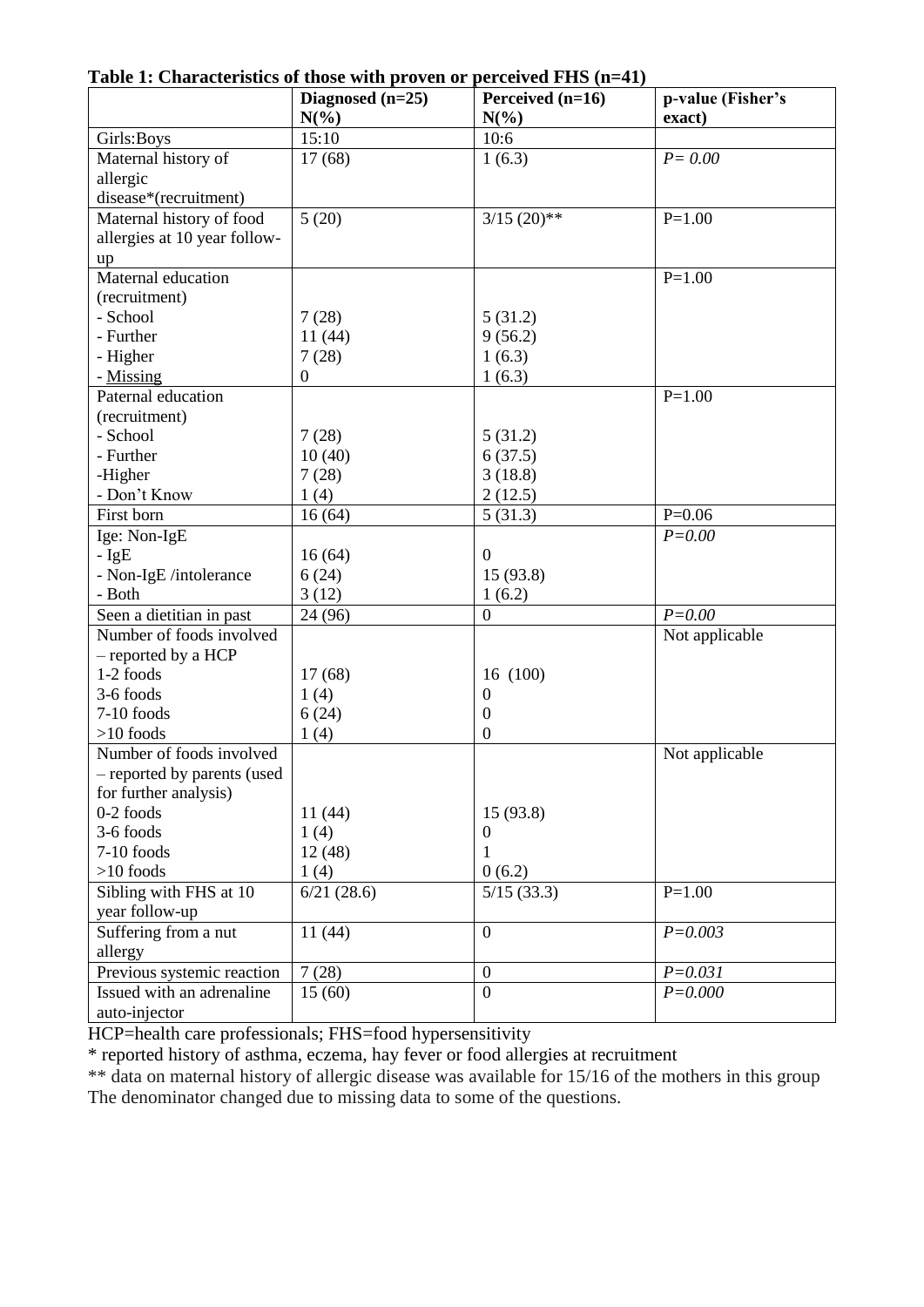Table 2: Factors affecting HRQL in both groups

|                                                 |                    | <b>Global Score</b> |                |      |    |               |                  | <b>Emotional</b><br><b>Impact</b> |      |    |               |                  | <b>Food Anxiety</b> |                |    |               |                  |                |                      | <b>Social and</b><br><b>Dietary</b><br><b>Limitations</b> |               |  |
|-------------------------------------------------|--------------------|---------------------|----------------|------|----|---------------|------------------|-----------------------------------|------|----|---------------|------------------|---------------------|----------------|----|---------------|------------------|----------------|----------------------|-----------------------------------------------------------|---------------|--|
|                                                 | Category $N$       |                     | Mean<br>(SD)   | t    | df | $p-$<br>value | $\boldsymbol{N}$ | Mean t<br>(SD)                    |      | df | $p-$<br>value | $\boldsymbol{N}$ | Mean<br>(SD)        | $-t$           | df | $p-$<br>value | $\boldsymbol{N}$ | Mean<br>(SD)   | t                    | df                                                        | $p-$<br>value |  |
| All groups                                      | na                 | 37                  | 2.54<br>(1.31) | na   | na | na            | 41               | 2.30<br>(1.18)                    | na   | na | na            | $40^{\circ}$     | 2.54<br>(1.40)      | na             | na | na            | 38               | 2.79<br>(1.61) | na                   | na                                                        | na            |  |
| <b>Sex</b>                                      | Female             | 19                  | 2.78<br>(1.38) | 1.14 | 35 | 0.260         | 20               | 2.53<br>(1.27)                    | 1.25 | 39 | 0.219         | 19               | 2.82<br>(1.47)      | $\sim$<br>1,20 | 38 | 0.238         | 20               | 2.95<br>(1.73) | $\mathbb{L}$<br>0,63 | 36                                                        | 0.532         |  |
|                                                 | Male               | 18                  | 2.29<br>(1.21) |      |    |               | 21               | 2.07<br>(1.07)                    |      |    |               | 21               | 2.29<br>(1.33)      |                |    |               | 18               | 2.62<br>(1.50) |                      |                                                           |               |  |
| <b>Education</b><br>mother                      | Lower              | 12                  | 3.16<br>(1.34) | 2.08 | 35 | 0.045         | 13               | 2.76<br>(1.30)                    | 1.77 | 39 | 0.085         | 13               | 3.31<br>(1.54)      | 2.57           | 38 | 0.014         | 12               | 3.54<br>(1.61) | 2.02                 | 36                                                        | 0.051         |  |
|                                                 | Further/<br>Higher | 25                  | 2.24<br>(1.21) |      |    |               | 28               | 2.08<br>(1.08)                    |      |    |               | 27               | 2.17<br>(1.20)      |                |    |               | 26               | 2.45<br>(1.52) |                      |                                                           |               |  |
| <b>Education</b><br>father                      | Lower              | 11                  | 3.14<br>(1.80) | 1.75 | 32 | 0.090         | 12               | 2.85<br>(1.61)                    | 1.83 | 36 | 0.075         | 12               | 3.23<br>(1.80)      | 2.20           | 35 | 0.034         | 11               | 3.42<br>(2.17) | 1.43                 | 33                                                        | 0.161         |  |
|                                                 | Further/<br>Higher | 23                  | 2.30<br>(1.01) |      |    |               | 26               | 2.10<br>(0.92)                    |      |    |               | 25               | 2.21<br>(1.03)      |                |    |               | 24               | 2.56<br>(1.35) |                      |                                                           |               |  |
| <b>Child with</b><br>food allergy<br>first born | Yes                | 19                  | 2.64<br>(1.21) | 0.50 | 35 | 0.622         | 21               | 2.37<br>(1.11)                    | 0.38 | 39 | 0.703         | 20               | 2.73<br>(1.26)      | 0.84           | 38 | 0.406         | 20               | 2.77<br>(1.62) | 0.08                 | 36                                                        | 0.936         |  |
|                                                 | No                 | 18                  | 2.43<br>(1.43) |      |    |               | 20               | 2.22<br>(1.28)                    |      |    |               | 20               | 2.35<br>(1.55)      |                |    |               | 18               | 2.81<br>(1.64) |                      |                                                           |               |  |
| <b>Mother with</b><br>hay fever,<br>asthma,     | Yes                | 25                  | 2.69<br>(1.37) | 1.01 | 35 | 0.319         | 28               | 2.44<br>(1.26)                    | 1.14 | 39 | 0.260         | 27               | 2.66<br>(1.42)      | 0.78           | 38 | 0.444         | 26               | 2.93<br>(1.67) | 0.85                 | 36                                                        | 0.440         |  |
| rash or food<br>allergy                         | N <sub>o</sub>     | 12                  | 2.23<br>(1.17) |      |    |               | 13               | 1.99<br>(0.97)                    |      |    |               | 13               | 2.29<br>(1.39)      |                |    |               | 12               | 2.49<br>(1.49) |                      |                                                           |               |  |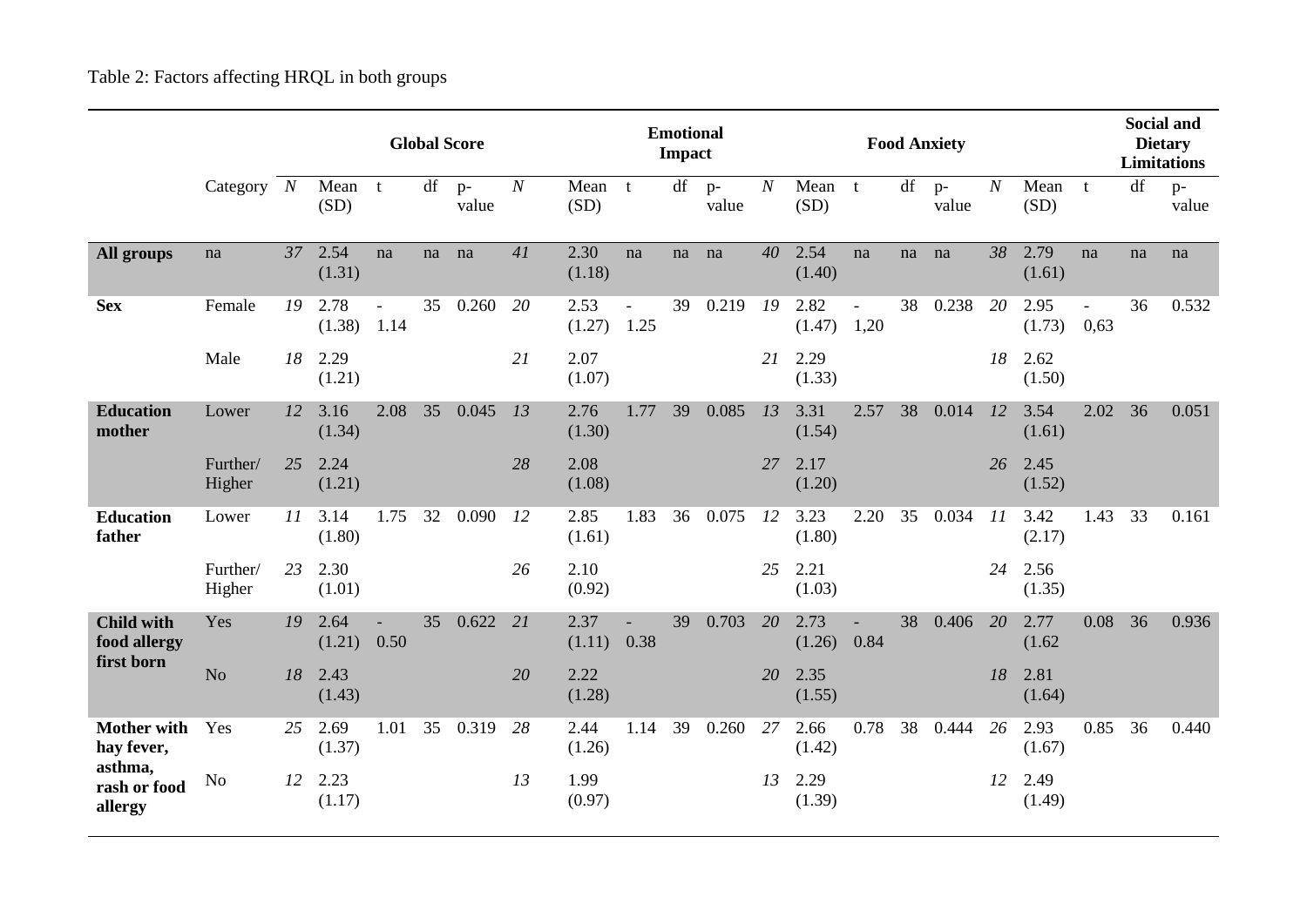|                                                 |                |                | <b>Global Score</b> |                                  |    |               |                  | <b>Emotional</b><br><b>Impact</b> |                |    |               |                  | <b>Food Anxiety</b> |                |    |               |                  |                | <b>Social and</b><br><b>Dietary</b><br><b>Limitations</b> |    |               |
|-------------------------------------------------|----------------|----------------|---------------------|----------------------------------|----|---------------|------------------|-----------------------------------|----------------|----|---------------|------------------|---------------------|----------------|----|---------------|------------------|----------------|-----------------------------------------------------------|----|---------------|
|                                                 | Category $N$   |                | Mean<br>(SD)        | $\mathbf{t}$                     |    | $p-$<br>value | $\boldsymbol{N}$ | Mean<br>(SD)                      |                |    | $p-$<br>value | $\boldsymbol{N}$ | Mean<br>(SD)        |                |    | $p-$<br>value | $\boldsymbol{N}$ | Mean<br>(SD)   |                                                           |    | $p-$<br>value |
| <b>Number of</b><br>allergens<br>(parent        | $0 - 2$        | 24             | 2.27<br>(1.27)      | 1.75                             | 35 | 0.089         | 26               | 2.10<br>(1.21)                    | 1.42           | 39 | 0.165         | 25               | 2.07<br>(1.17)      | 3.02           | 38 | 0.005         | 25               | 2.60<br>(1.62) | 1.02                                                      | 36 | 0.313         |
| report)                                         | >2             | 13             | 3.04<br>(1.28)      |                                  |    |               | 15               | 2.64<br>(1.09)                    |                |    |               | 15               | 3.34<br>(1.44)      |                |    |               | 13               | 3.16<br>(1.59) |                                                           |    |               |
| <b>Number of</b><br>allergens<br>HCP<br>report) | $0 - 2$        | 30             | 2.41<br>(1.30)      | $\overline{\phantom{a}}$<br>1.28 | 35 | 0.208         | 33               | 2.18<br>(1.16)                    | $\sim$<br>1.33 | 39 | 0.193         | 32               | 2.41<br>(1.44)      | $\sim$<br>1.15 | 38 | 0.257         | 31               | 2.67<br>(1.59) | $\overline{\phantom{a}}$<br>0.95                          | 36 | 0.346         |
|                                                 | >2             | $\overline{7}$ | 3.10<br>(1.30)      |                                  |    |               | 8                | 2.79<br>(1.21)                    |                |    |               | 8                | 3.05<br>(1.20)      |                |    |               | $\overline{7}$   | 3.32<br>(1.70) |                                                           |    |               |
| IgE or non-<br><b>IgE</b><br>mediated           | IgE            | 13             | 2.61<br>(1.08)      | 0.50                             | 35 | 0.589         | 16               | 2.26<br>(0.79)                    | 0.38           | 39 | 0.930         | 16               | 2.93<br>(1.36)      | 0.84           | 38 | 0.085         | 13               | 2.67<br>(1.39) | 0.08                                                      | 36 | 0.874         |
| food allergy                                    | Non-IgE        | 21             | 2.37<br>(1.32)      |                                  |    |               | 21               | 2.23<br>(1.30)                    |                |    |               | 21               | 2.17<br>(1.23)      |                |    |               | 21               | 2.76<br>(1.71) |                                                           |    |               |
| <b>Previous</b><br>systemic<br>reactions        | Yes            | 7              | 3.65<br>(1.15)      | 2.72                             | 35 | 0.010         | 7                | 3.25<br>(1.19)                    | 2.50           | 39 | 0.017         | 7                | 3.82<br>(1.49)      | 2.91           | 38 | 0.006         | -7               | 4.08<br>(1.25) | 2.50                                                      | 36 | 0.017         |
| (missing)<br>$values = no)$                     | N <sub>o</sub> | 30             | 2.28<br>(1.22)      |                                  |    |               | 34               | 2.10<br>(1.10)                    |                |    |               | 33               | 2.27<br>(1.25)      |                |    |               | 31               | 2.50<br>(1.55) |                                                           |    |               |
| <b>Having seen</b><br>a dietician<br>(missing   | Yes            | 20             | 2.85<br>(1.17)      | 1.61                             | 35 | 0.116         | 24               | 2.43<br>(0.97)                    | 0.83           | 39 | 0.410         | 23               | 2.89<br>(1.45)      | 1.88           | 38 | 0.067         | 21               | 3.15<br>(1.52) | 1.57                                                      | 36 | 0.126         |
| $values = no)$                                  | N <sub>o</sub> | 17             | 2.17<br>(1.40)      |                                  |    |               | 17               | 2.11<br>(1.44)                    |                |    |               | 17               | 2.07<br>(1.23)      |                |    |               | 17               | 2.35<br>(1.65) |                                                           |    |               |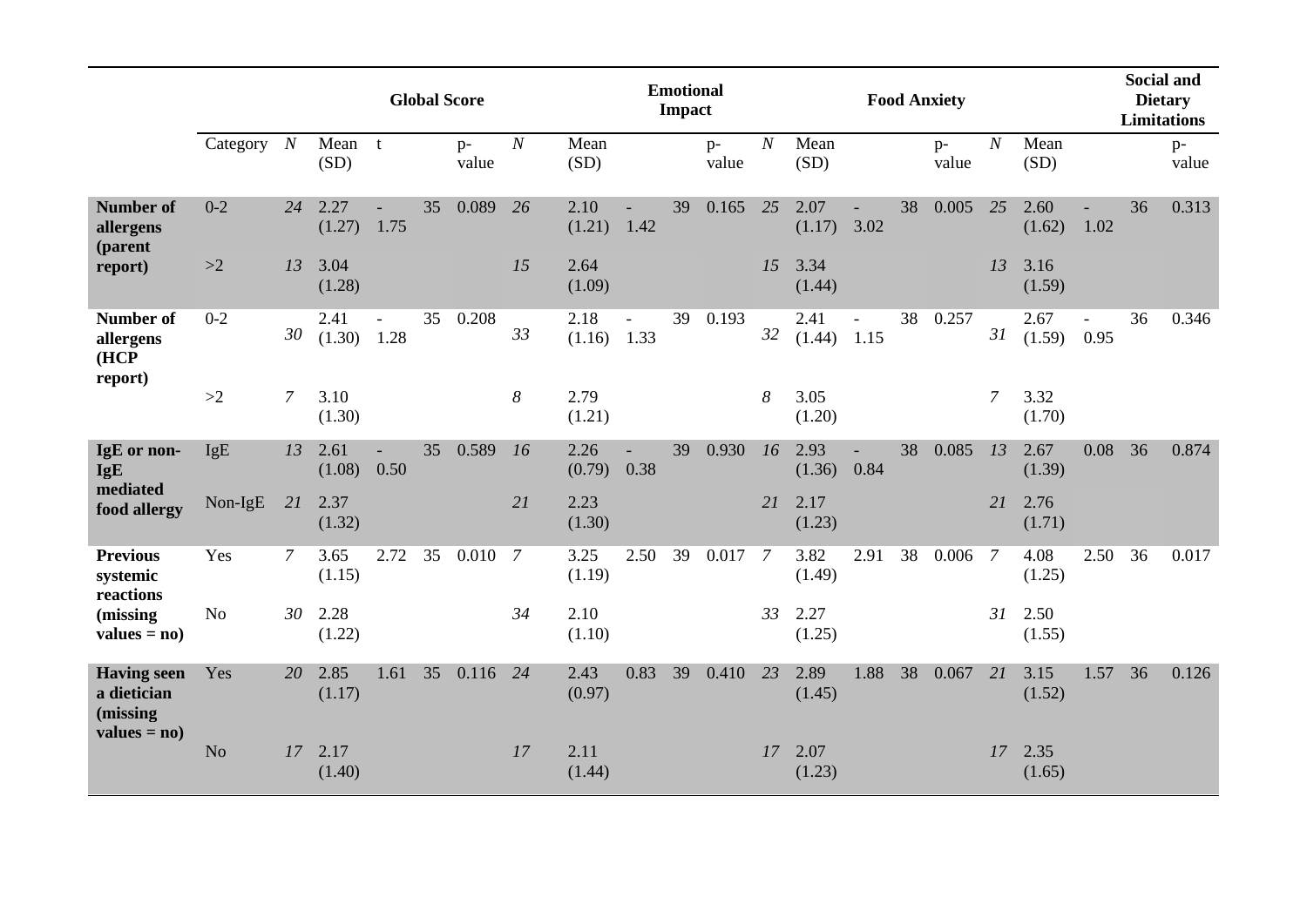|                                           |                |                  | <b>Global Score</b> |      |    |               |                  |                | <b>Emotional</b><br><b>Impact</b> |    |               |                  |                | <b>Food Anxiety</b> |    |               |                  |                |      | Social and<br><b>Dietary</b><br><b>Limitations</b> |             |
|-------------------------------------------|----------------|------------------|---------------------|------|----|---------------|------------------|----------------|-----------------------------------|----|---------------|------------------|----------------|---------------------|----|---------------|------------------|----------------|------|----------------------------------------------------|-------------|
|                                           | Category       | $\boldsymbol{N}$ | Mean<br>(SD)        | t    |    | $p-$<br>value | $\boldsymbol{N}$ | Mean<br>(SD)   |                                   |    | $p-$<br>value | $\boldsymbol{N}$ | Mean<br>(SD)   |                     |    | $p-$<br>value | $\boldsymbol{N}$ | Mean<br>(SD)   |      |                                                    | p-<br>value |
| <b>Mother with</b><br>food<br>allergies   | Yes            | $\mathcal{I}$    | 3.83<br>(1.62)      | 3.38 | 34 | 0.002         | 8                | 3.41<br>(1.65) | 3.44                              | 38 | 0.001         | 8                | 3.38<br>(1.60) | 1.98                | 37 | 0.056 7       |                  | 4.60<br>(1.64) | 4.12 | 35                                                 | 0.000       |
|                                           | N <sub>o</sub> | 29               | 2.19<br>(1.03)      |      |    |               | 32               | 1.99<br>(0.86) |                                   |    |               | 31               | 2.30<br>(1.31) |                     |    |               | 30               | 2.30<br>(1.25) |      |                                                    |             |
| <b>Siblings</b><br>with food<br>allergies | Yes            | 9                | 2.79<br>(1.36)      | 0.67 | 30 | 0.507         | 11               | 2.55<br>(1.31) | 0.81                              | 34 | 0.424         | 10               | 2.44<br>(0.97) | 0.26                | 33 | 0.794         | 10               | 2.97<br>(1.78) | 0.52 | 31                                                 | 0.604       |
|                                           | N <sub>o</sub> | 23               | 2.43<br>(1.35)      |      |    |               | 25               | 2.19<br>(1.21) |                                   |    |               | 25               | 2.58<br>(1.59) |                     |    |               | 23               | 2.65<br>(1.53) |      |                                                    |             |
| <b>Nut</b><br>allergies                   | Yes            | 9                | 3.00<br>(1.07)      | 1.24 | 35 | 0.225         | 11               | 2.49<br>(0.82) | 0.63                              | 39 | 0.533         | 11               | 3.36<br>(1.38) | 2.43                | 38 | 0.020         | -9               | 3.19<br>(1.35) | 0.84 | 36                                                 | 0.409       |
|                                           | N <sub>o</sub> | 28               | 2.39<br>(1.36)      |      |    |               | 30               | 2.23<br>(1.29) |                                   |    |               | 29               | 2.22<br>(1.30) |                     |    |               | 29               | 2.67<br>(1.68) |      |                                                    |             |

t, test statistics. df, degrees of freedom. na, Not applicable, HCP=health care professionals

The denominator changed due to missing data to some of the questions.